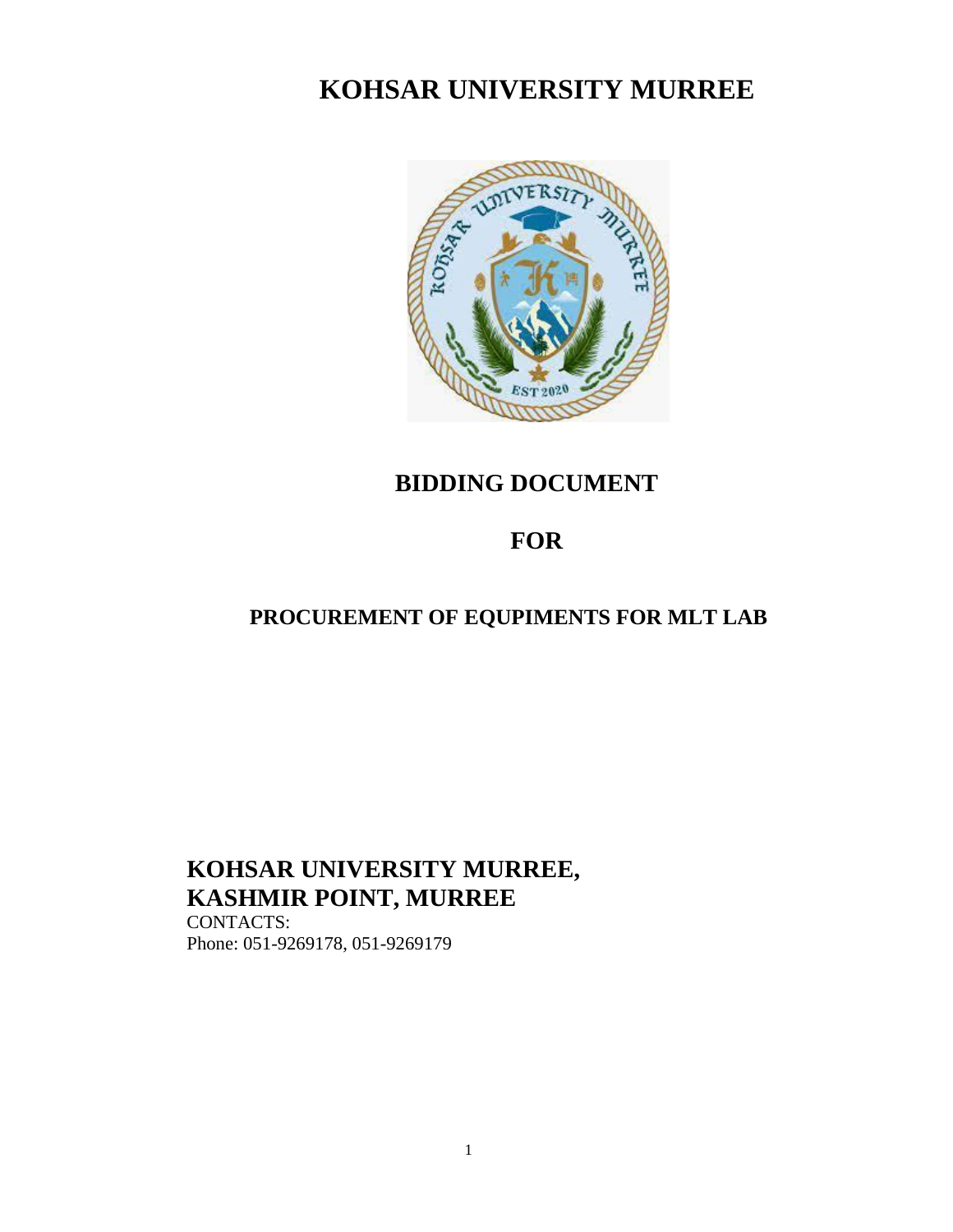### **TENDER DOCUMENT**

### **TENDER No. LAB-001**

### **SUPPLY OF EQUPIMENTS FOR MLT LAB DEPARTMENT OF MICRO-BIOLOGY**

at

### **Kohsar University Murree**

TENDER PRICE Rs. 1,000/-

Last date of submission: 27-05-2022

FOR OFFICE USE ONLY

Serial No

Sold to: M/S

Date of Sale

Bank Challan No.

Date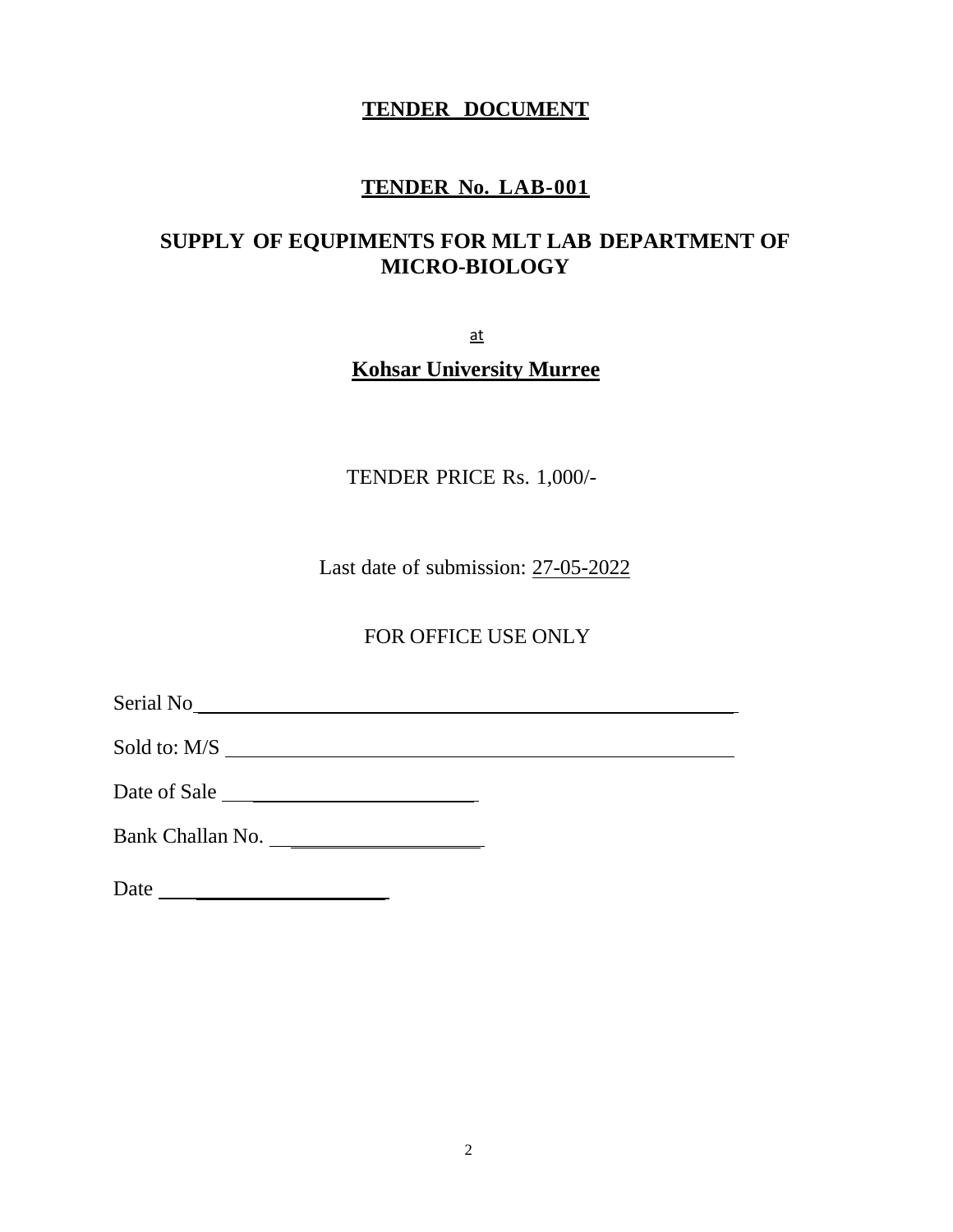#### **1. Overview**

Kohsar University Murree, intends "Supply of equipment for MLT Lab" as provided at **Annex 'A'**. The supplier will be responsible for Supply and delivery, wherever required, at the Kohsar University Murree. This document provides complete instructions for bidders intending to participate in this Tender.

#### **2. Instructions for Bidders**

- **2.1.** Response to the Tender (Bid) should be submitted in one part which shall include two separately sealed envelopes of **Technical Proposal** and **Financial Proposal** before **12:00 PM** on **27-05-2022.** Technical Proposals will be opened in the office of the project director on same day at **12:30 PM** in the presence of representatives of responding bidders, if any, and Financial Proposals will be opened after completion of technical evaluation. The exact time and place for opening of financial proposals will be informed to technically qualified bidders.
- **2.2.** Proposals shall be delivered at the address given below.

#### **Office of the Project Director**

#### **Admin Block, Kashmir Point Murree**

#### **Tel. # 051-9269179, 77**

- **2.3.** All bids must be submitted by filling the **Annex 'B'**. Same should be enclosed in the financial proposal. Bidder must use the same numbers and labels used in this Request for Proposal.
- **2.4.** The original Tender Document duly signed and officially sealed by the bidder must be submitted in whole with the proposals. Any conditional, ambiguous, incomplete, supplementary or revised offer after the opening of tender shall not be entertained.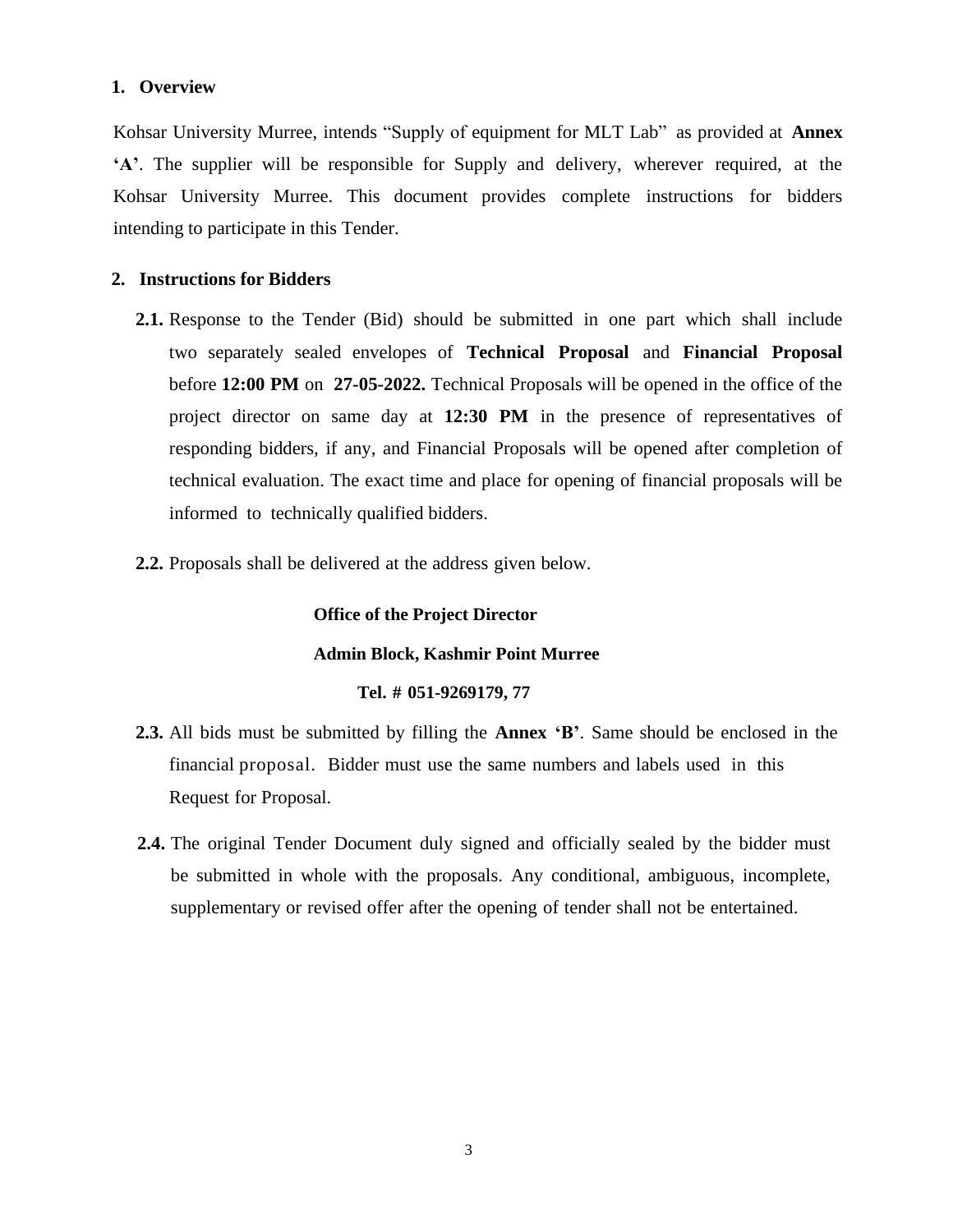#### **3. Technical Proposal Format**

Bidders are required to include the following documents/information in their technical proposals in the order given below:

- i. Profile of company complete in all respect
- ii. List of Previous and Current customers along with Purchase Orders of related Supplies.
- iii. Copy of National Tax Registration Certificate or Copy of Online Taxpayer Verification
- iv. Copy of Sales Tax Registration Certificate or Copy of Online Active Taxpayer
- v. Bank letter of financial standing along with Bank Statement
- vi. An affidavit on Rs 100/- Stamp Paper issued after date of publishing of tender which illustrate that currently they are not black listed or de-barred by any Government/Semi-Government Department to participate in bidding. Failure to submit such affidavit may lead to disqualification.
- **vii.** Detailed item specifications provided by supplier corresponding to the specification as given at **Annex 'A'**
- viii. Proposed delivery schedule for delivery of items.
- ix. Signed and Stamped Complete Tender document
- x. Bank Draft of the Earnest Money attached with technical proposal

#### **4. Financial Proposal Format**

Financial Proposal must include the following in the order given below:

- i. Prices duly entered on the form in the attached BOQ
- ii. Validity period of the quoted price

#### **5. Terms & Conditions**

- **5.1.** This invitation for bids is open to all national original Manufacturers/ Distributors/Suppliers in Pakistan for supply.
- **5.2.** All prices should be quoted in Pak Rupees and inclusive of all Government Taxes & Levies.
- **5.3.** A bank draft equal to 2% of the estimated cost should accompany the Tender as **Earnest Money** drawn in favor of **Treasurer, Kohsar University Murree**. The Tender shall not be considered without Earnest Money. Bank draft for Earnest Money should be placed with the Technical proposal.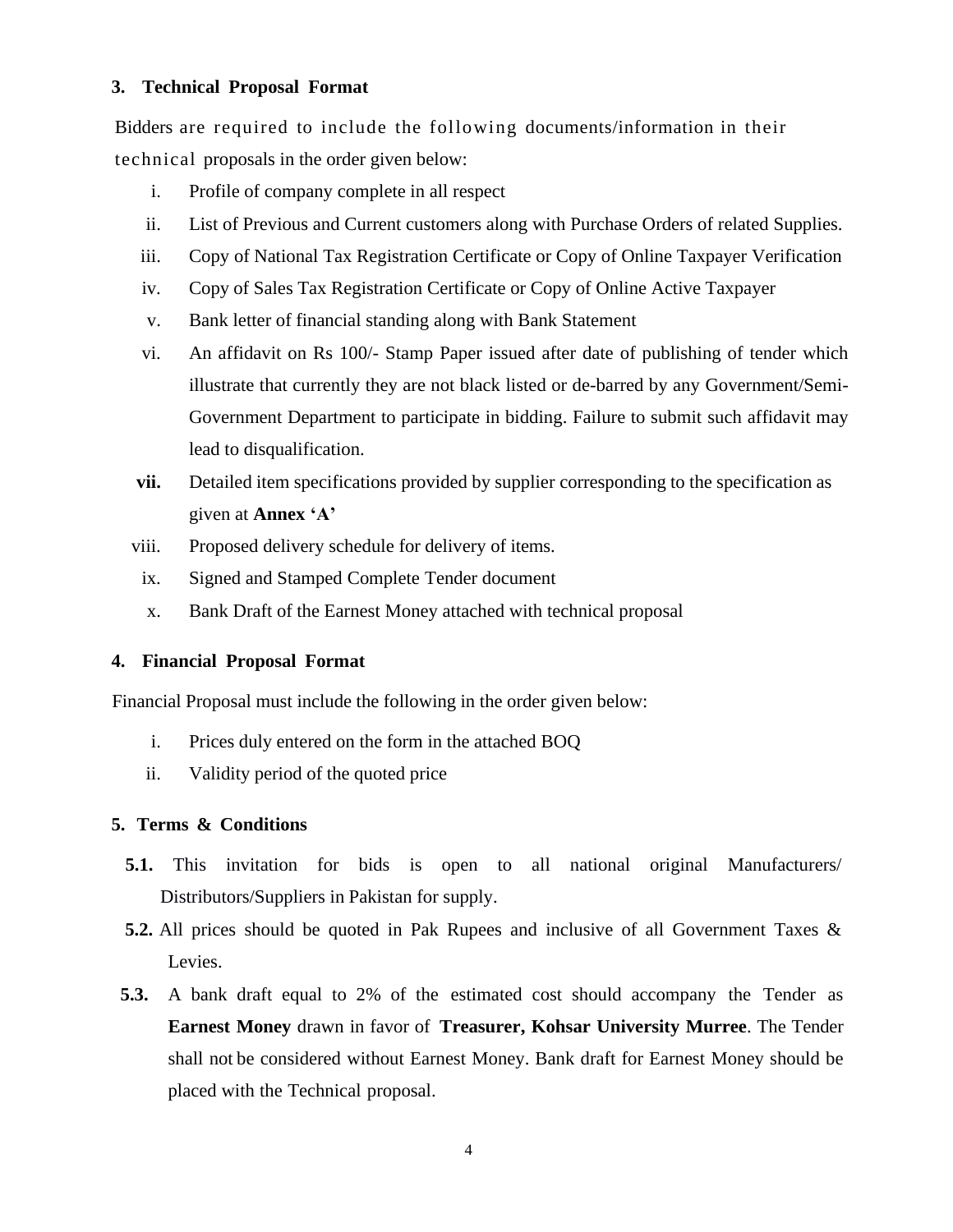- **5.4.** Earnest Money for bidders not selected will be returned a minimum of two weeks after announcement of award and returned to successful bidder after signing the contract. If the selected bidder fails to sign the contract with in stipulated time, Earnest Money will be forfeited.
- **5.5.** A Bank draft of 5% of the total amount as **Performance Guarantee** will be provided by the supplier in favor of KUM within 10 days after decision of award of contract along with judicial stamp paper of the value 0.25 % of total cost which shall remain valid for 12 months beyond delivery period. This performance guarantee will be released after the completion of warranty/guarantee period and obtaining No objection Certificate (NOC) for the release of performance guarantee from end user department.
- **5.6.** The quantity of an order may vary depending on the quoted prices and the allocated funds.
- **5.7.** The decision of the KUM competent authority will be binding on all concerned and will in no case be challenged in any forum.
- **5.8.** KUM reserves the right to modify the conditions / specifications of the Tender Document with written intimation to all the participants who have purchased the Tender Document.
- **5.9.** Delivery period will be as per contract agreement and terms & conditions of purchase order/supply order.
- **5.10.** Delivery shall be completed according to the agreed upon schedule as per contract agreement and terms & conditions of purchase order/supply order.
- **5.11.** In case the selected bidder fails to execute the contract strictly in accordance with the terms and conditions laid down in the contract, the Performance Guarantee shall be forfeited.
- **5.12.** The University will get the items/Equipment's inspected at KUM and reject the item, if not found according to the stated specifications.
- **5.13.** The University reserves the right to claim compensation for the losses caused by delay in the delivery of items/Equipment's.
- **5.14.** It is the sole responsibility of the bidder to comply with local, national and international laws.
- **5.15.** In case any supplies is found not in conformity with the specifications provided in the tender, either on account of inferior quality, defective workmanship, faulty design,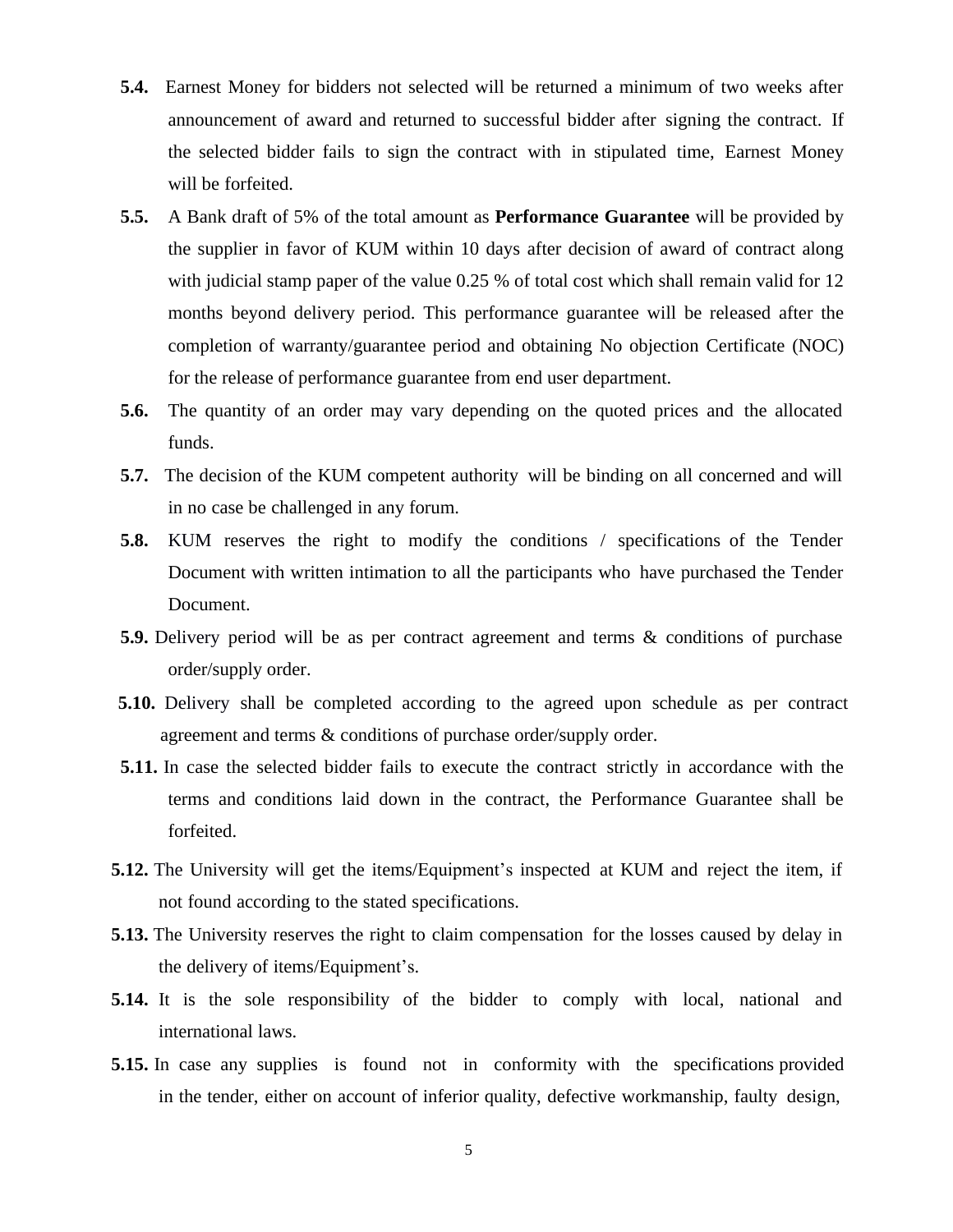or is short supplied, or wrongly supplied, the supplier will replace the same free of charges or pay the full cost of replacement.

- **5.16.** All the proposals submitted will become the property of the University.
- **5.17.** All prices should be valid for at least 60 days. Withdrawal or any modification of the original offer within the validity period shall entitle the KUM to forfeit the Earnest Money in favor of the KUM and/or putting a ban on the future inquires or taking any other suitable action against the bidder.
- **5.19.** Delivery of the Items/equipment's will be free of charge at KUM during the office hours with a copy of Delivery Challan.
- **5.20.** Items/equipment's being ordered should be brand-new and according to order specification fromthe current production and covered under normal warranty/guarantee etc. as mentioned in the quote.

#### **6. Tender Evaluation Criteria**

All bids shall be evaluated on technical and financial merit. The Company Evaluation Criteria is attached at **Annex 'C'** for reference.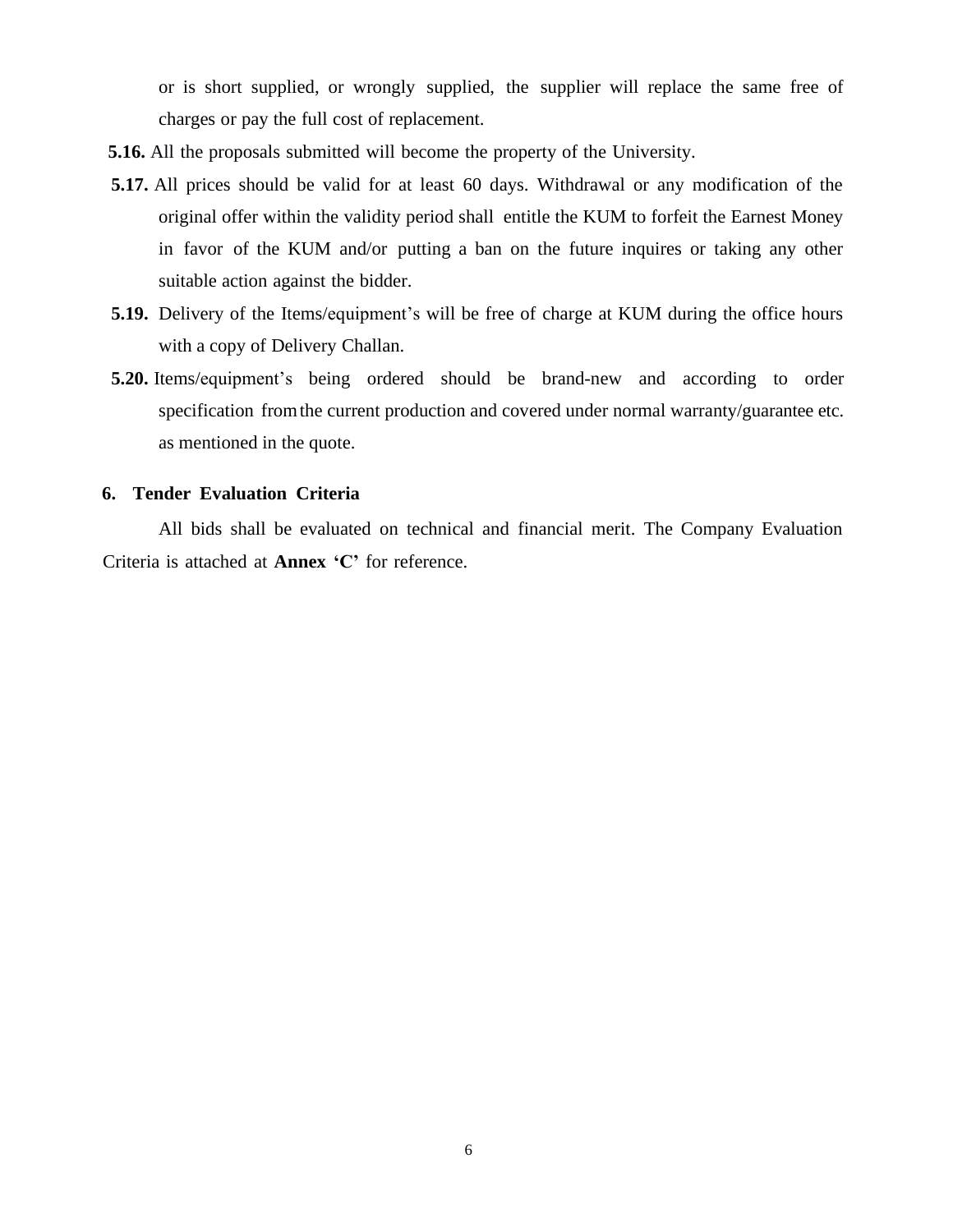### **7. Undertaking**

On behalf of the company it is certified that we agree to the all the Instructions and Terms & Conditions given in this Tender Document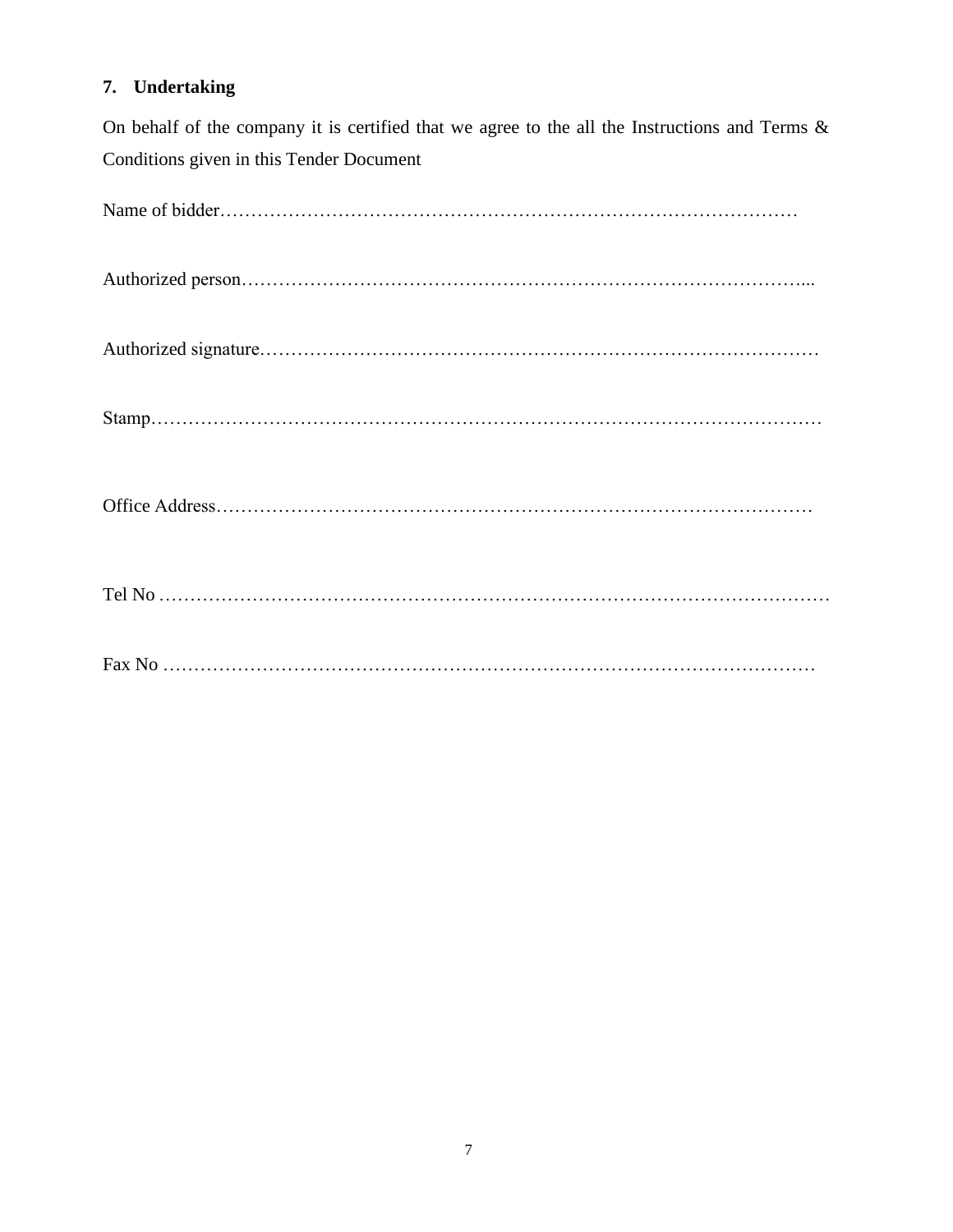| <b>Item</b>                               | Quantity     | <b>Specifications</b>                                                |
|-------------------------------------------|--------------|----------------------------------------------------------------------|
| Microscope plus Camera                    | 1            | Olympus<br>Model: CX23<br>4, 10, 40 and 100 X<br>objectives          |
| Laptop                                    | $\mathbf{1}$ | Dell Core i7 with 1TB SSD                                            |
| Low speed Centrifuge                      | $\mathbf{1}$ | Angle Rotor: 10ml*24<br>$(4000$ rpm $)$                              |
| Thermo shaker                             | $\mathbf{1}$ | 25 - 150 °C, 100 - 300 rpm,<br>For 2 ml Eppendorf tubes,<br>with lid |
| Water bath                                | 1            | 1 <sub>L</sub>                                                       |
| Dry Incubator                             | $\mathbf{1}$ | 50L                                                                  |
| Digital Autoclave                         | $\mathbf{1}$ | Vertical 50 L, double drum<br>with drying option                     |
| <b>Biosafety Level II cabinet</b>         | $\mathbf{1}$ | 4 feet length, 2 feet width,<br>with HEPA filters                    |
| <b>Roller Mixer</b>                       | 1            |                                                                      |
| Refrigerator and Freezer                  | $\mathbf{1}$ | Double door                                                          |
| <b>UPS</b> with 2 batteries               | $\mathbf{1}$ | Homage 1K Watt, Phoneix<br>180 XP battery                            |
| Hematology analyzer                       | 1            | Dymid DH-36                                                          |
| Biochemistry analyzer                     | 1            | Microlab 300                                                         |
| Special Chemistry analyzer                | $\mathbf{1}$ | Ichroma II                                                           |
| Vortexer                                  | $\mathbf{1}$ |                                                                      |
| Lab racks                                 | 5 each       | For 2ml, 10ml, and 50ml<br>tubes                                     |
| Micropipette with Pipette<br><b>Stand</b> | 2 each<br>8  | 2 ul, 10 ul, 100 ul, 200 ul,<br>1000 ul Autoclavable                 |

# **Tender For Equipment For MTL Lab at KUM**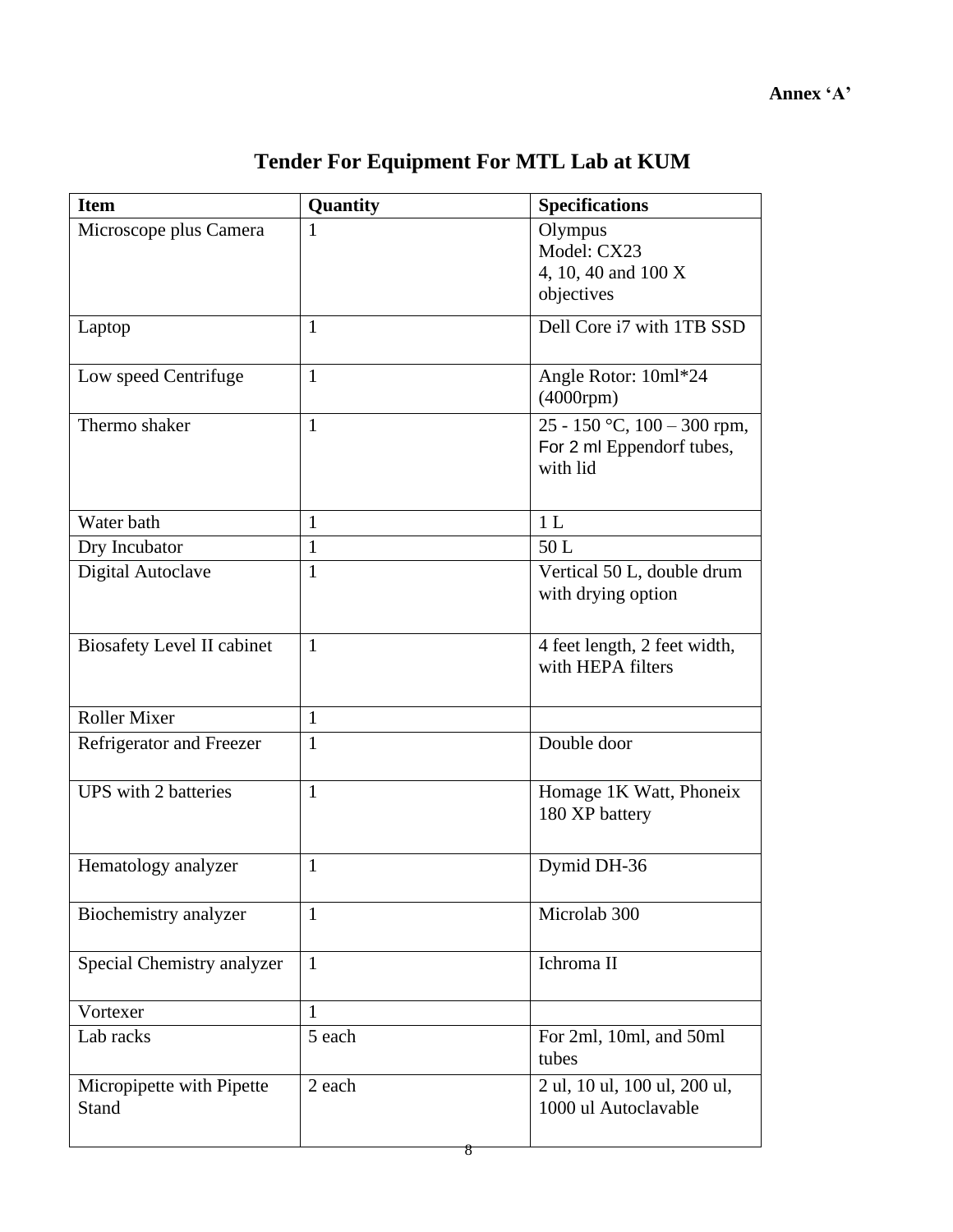| <b>Eight-channel Micropipettes</b> | 1            | $50-300$ µl-Fully<br>Autoclavable                               |
|------------------------------------|--------------|-----------------------------------------------------------------|
| Lab coats                          | 5            | Large size                                                      |
| <b>Eppendorf</b> tubes             | 2 packs      | 1000 pcs/pack                                                   |
| Test tubes (5 ml) - Plastic        | 2 bags       | 12*100mm 500pcs/bag                                             |
| Sealing Strip for Waste<br>bags    | 10 bags      | 50pcs/bag                                                       |
| Autoclavable waste bag             | 10 bags      | 61*81cm<br>50pcs/bag                                            |
| Petri dishes                       | 50           | Glass (90 mm)                                                   |
| <b>ELISA Analyzer</b>              | 1            | Rayto, RT-6000                                                  |
| Steel waste containers             | 8            | 30 L, Autoclavable                                              |
| Hemocytometer neubar<br>chamber    | $\mathbf{1}$ |                                                                 |
| Cover slips                        | 10 packs     | Cleaned blank clear<br>coverslips, dimensions<br>(22x22x0.13mm) |
| Glass slides                       | 10 packs     | Cleaned blank clear slides,<br>dimensions:<br>(25.4x76.2x1mm)   |
| High Speed micro-<br>centrifuge    | 1            | For 2 ml Eppendorf tubes,<br>up to 14000 rpm                    |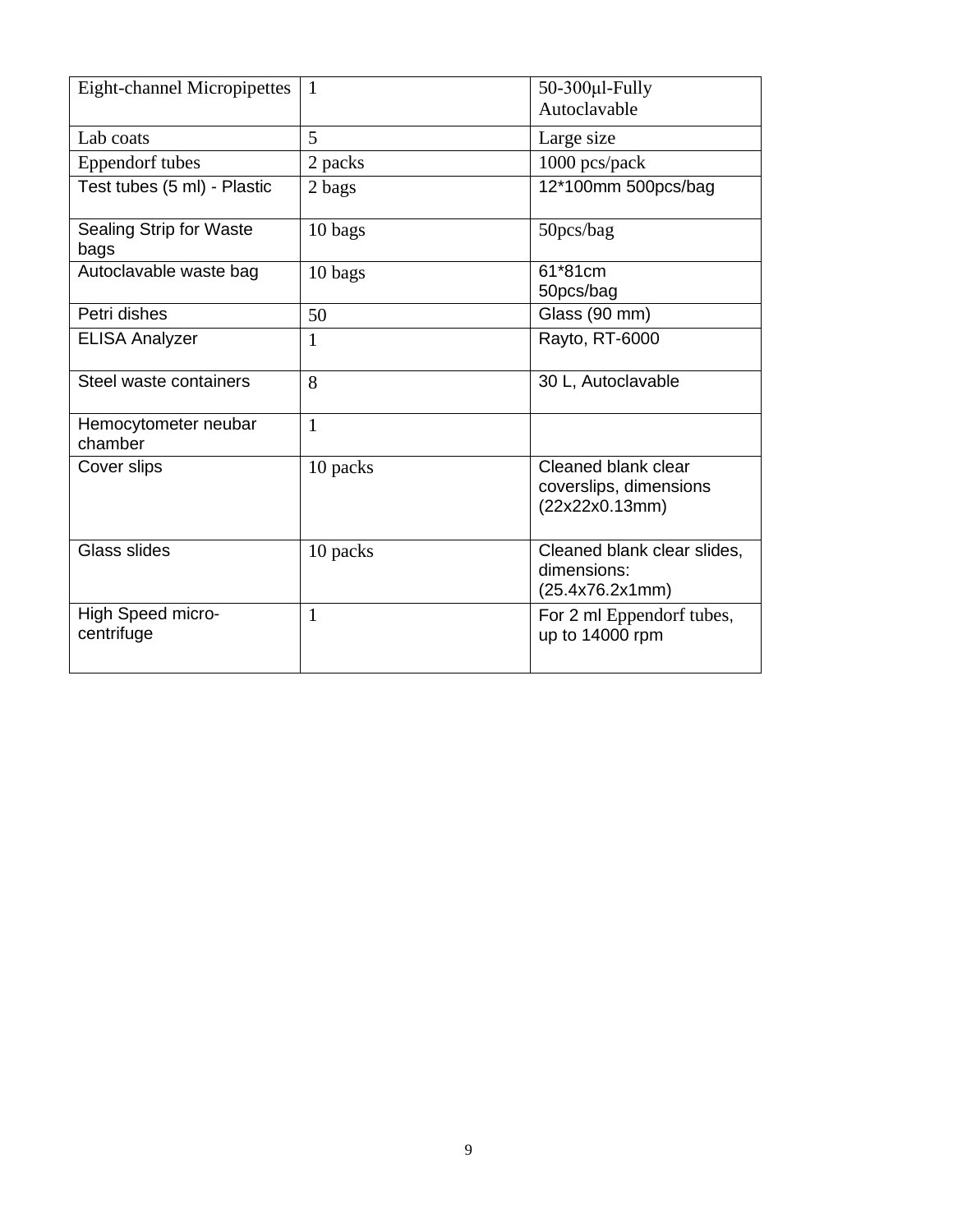# **Supply of Equipment For MTL Lab at KUM**

| <b>Item</b>                 | Quantity     | <b>Specifications</b>                                                              | <b>Total Amount (Rs.)</b><br>(inclusive of all taxes) |
|-----------------------------|--------------|------------------------------------------------------------------------------------|-------------------------------------------------------|
|                             |              |                                                                                    |                                                       |
| Microscope plus Camera      | $\mathbf{1}$ | Olympus<br>Model: CX23<br>4, 10, 40 and 100 X<br>objectives                        |                                                       |
| Laptop                      | $\mathbf{1}$ | Dell Core i7 with 1TB<br><b>SSD</b>                                                |                                                       |
| <b>Low speed Centrifuge</b> | $\mathbf{1}$ | Angle Rotor: 10ml*24<br>$(4000$ rpm $)$                                            |                                                       |
| Thermo shaker               | $\mathbf{1}$ | $25 - 150$ °C, $100 - 300$<br>rpm, For 2 ml<br><b>Eppendorf tubes, with</b><br>lid |                                                       |
| <b>Water bath</b>           | 1            | 1 <sub>L</sub>                                                                     |                                                       |

# **(Bid Form)**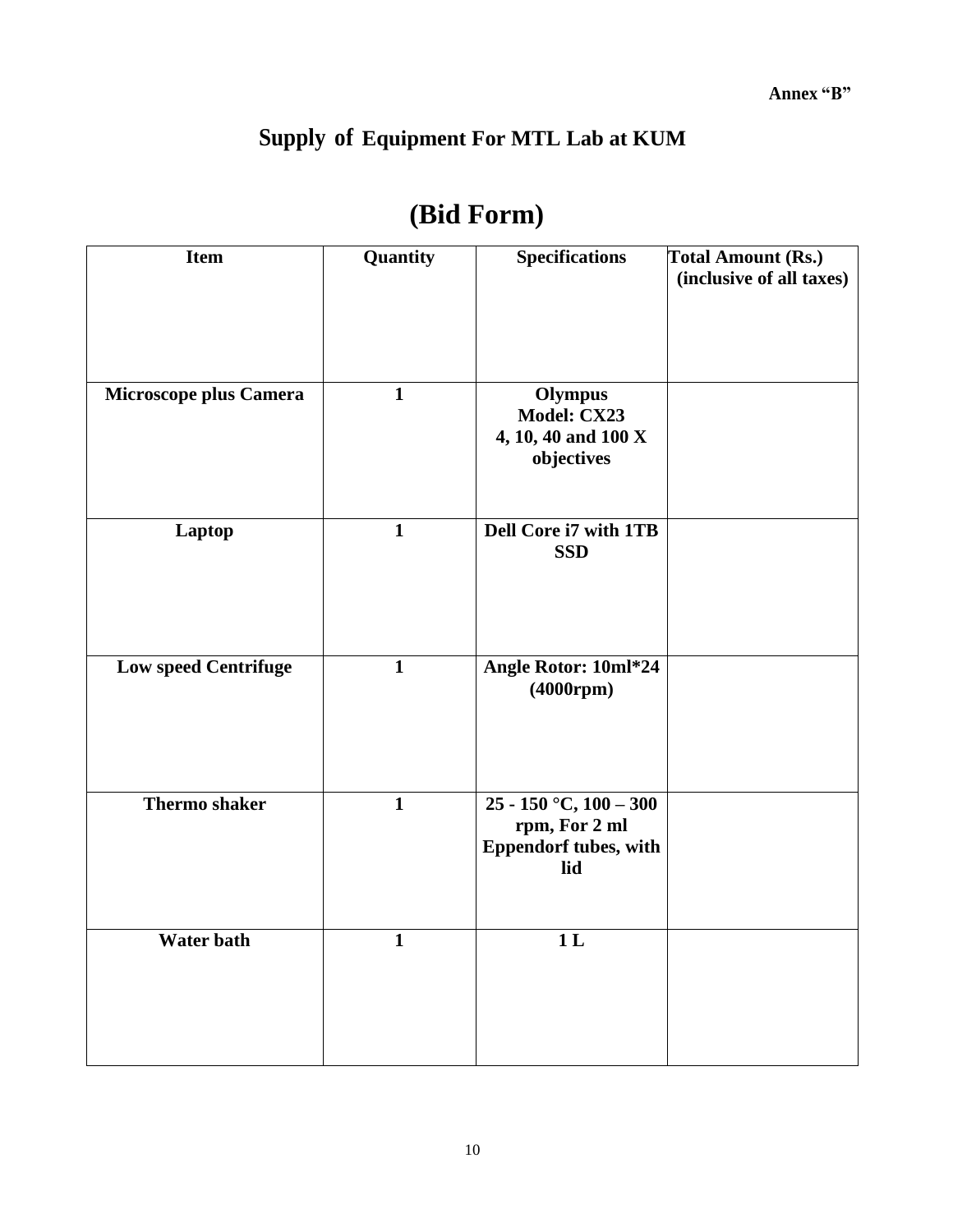| Dry Incubator                     | $\mathbf{1}$ | $50\,\mathrm{L}$                          |  |
|-----------------------------------|--------------|-------------------------------------------|--|
|                                   |              |                                           |  |
|                                   |              |                                           |  |
| <b>Digital Autoclave</b>          | $\mathbf{1}$ | Vertical 50 L, double<br>drum with drying |  |
|                                   |              | option                                    |  |
|                                   |              |                                           |  |
| <b>Biosafety Level II cabinet</b> | $\mathbf{1}$ | 4 feet length, 2 feet<br>width, with HEPA |  |
|                                   |              | filters                                   |  |
|                                   |              |                                           |  |
| <b>Roller Mixer</b>               | $\mathbf{1}$ |                                           |  |
|                                   |              |                                           |  |
|                                   |              |                                           |  |
| <b>Refrigerator and Freezer</b>   | $\mathbf{1}$ | Double door                               |  |
|                                   |              |                                           |  |
|                                   |              |                                           |  |
| <b>UPS</b> with 2 batteries       | $\mathbf{1}$ | Homage 1K Watt,<br>Phoneix 180 XP battery |  |
|                                   |              |                                           |  |
|                                   |              |                                           |  |
| <b>Hematology</b> analyzer        | $\mathbf{1}$ | Dymid DH-36                               |  |
|                                   |              |                                           |  |
|                                   |              |                                           |  |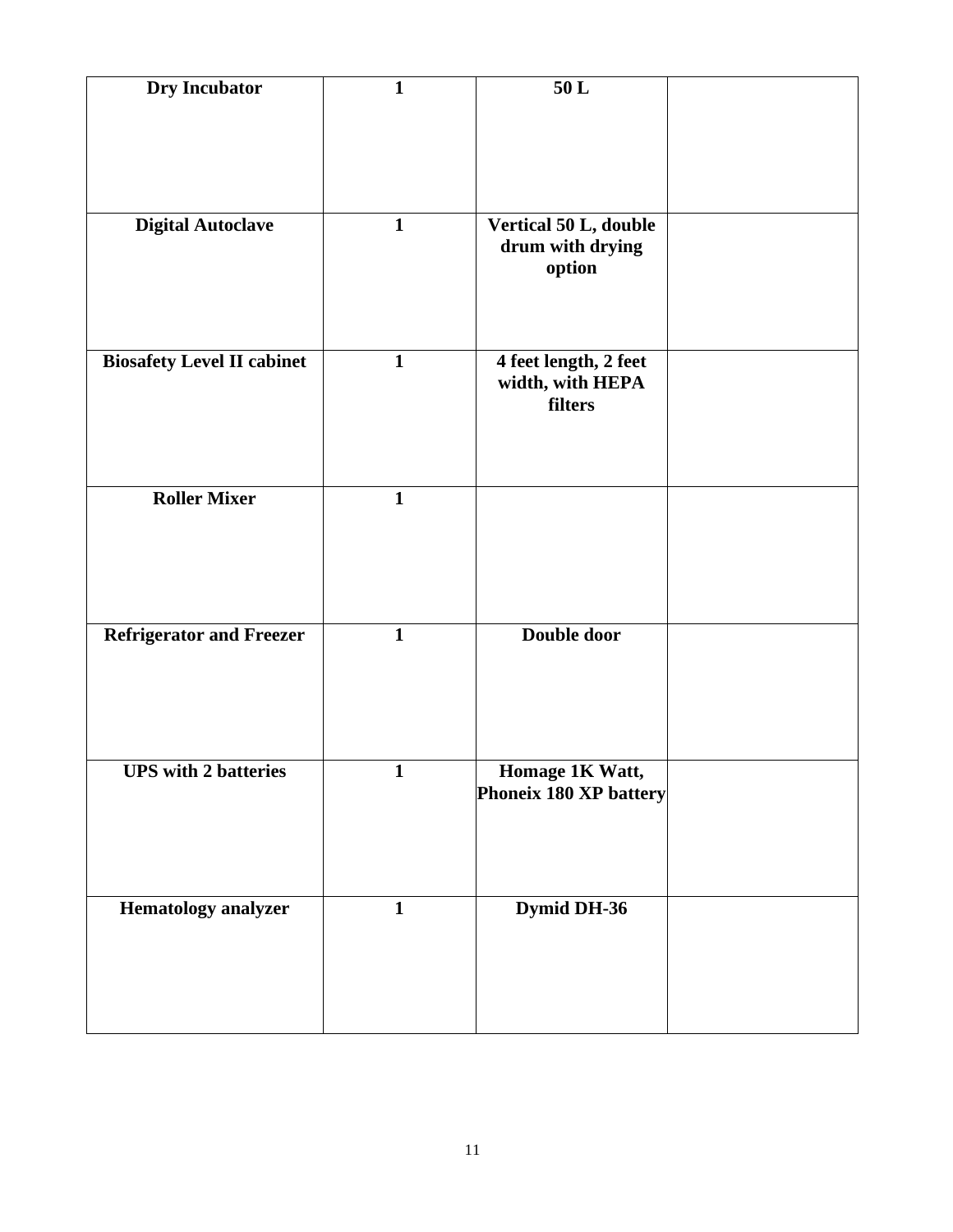| <b>Biochemistry analyzer</b>                     | $\mathbf{1}$ | Microlab 300                                                   |  |
|--------------------------------------------------|--------------|----------------------------------------------------------------|--|
| <b>Special Chemistry analyzer</b>                | $\mathbf{1}$ | Ichroma II                                                     |  |
| <b>Vortexer</b>                                  | $\mathbf{1}$ |                                                                |  |
| Lab racks                                        | 5 each       | For 2ml, 10ml, and<br>50ml tubes                               |  |
| <b>Micropipette with Pipette</b><br><b>Stand</b> | 2 each       | 2 ul, 10 ul, 100 ul, 200<br>ul, 1000 ul<br><b>Autoclavable</b> |  |
| Eight-channel Micropipettes                      | 1            | 50-300µl-Fully<br><b>Autoclavable</b>                          |  |
| Lab coats                                        | 5            | Large size                                                     |  |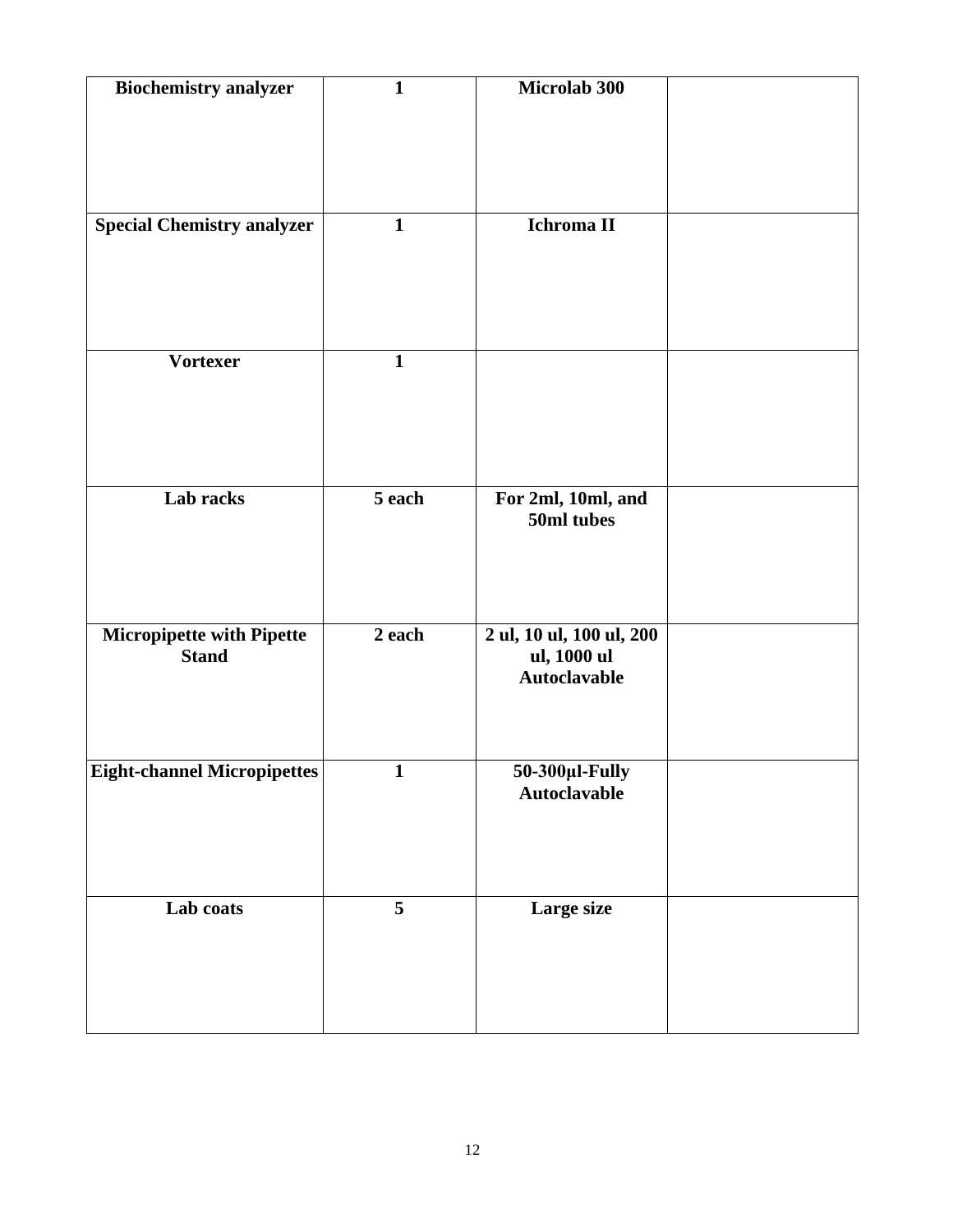| <b>Eppendorf tubes</b>              | 2 packs      | 1000 pcs/pack         |  |
|-------------------------------------|--------------|-----------------------|--|
|                                     |              |                       |  |
|                                     |              |                       |  |
| Test tubes (5 ml) - Plastic         | 2 bags       | 12*100mm 500pcs/bag   |  |
|                                     |              |                       |  |
|                                     |              |                       |  |
|                                     |              |                       |  |
| <b>Sealing Strip for Waste bags</b> | 10 bags      | 50pcs/bag             |  |
|                                     |              |                       |  |
|                                     |              |                       |  |
| Autoclavable waste bag              | 10 bags      | 61*81cm               |  |
|                                     |              | 50pcs/bag             |  |
|                                     |              |                       |  |
|                                     |              |                       |  |
| <b>Petri dishes</b>                 | 50           | Glass (90 mm)         |  |
|                                     |              |                       |  |
|                                     |              |                       |  |
| <b>ELISA Analyzer</b>               | $\mathbf{1}$ | <b>Rayto, RT-6000</b> |  |
|                                     |              |                       |  |
|                                     |              |                       |  |
|                                     |              |                       |  |
| <b>Steel waste containers</b>       | 8            | 30 L, Autoclavable    |  |
|                                     |              |                       |  |
|                                     |              |                       |  |
|                                     |              |                       |  |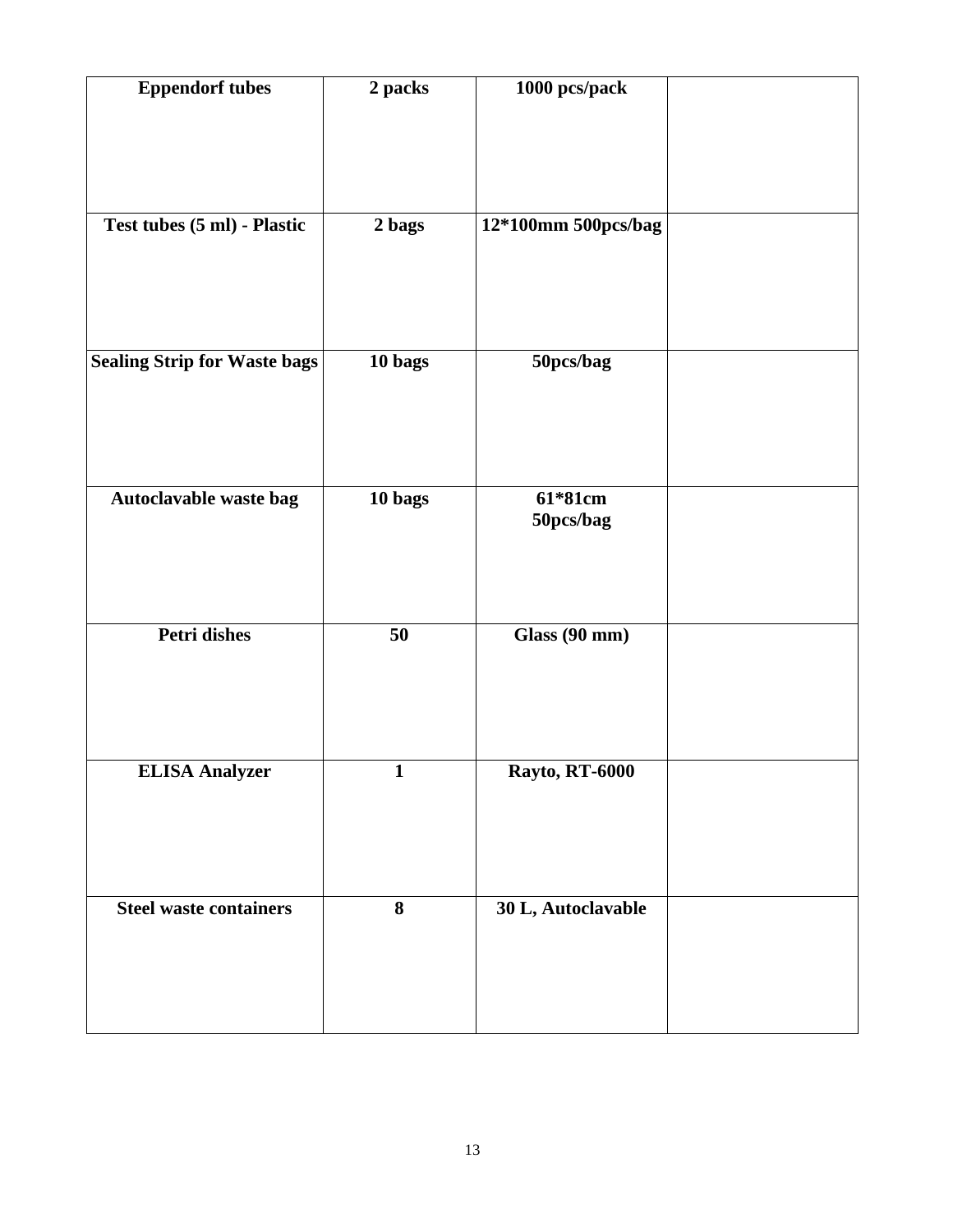| Hemocytometer neubar<br>chamber    | 1            |                                                                        |  |
|------------------------------------|--------------|------------------------------------------------------------------------|--|
| <b>Cover slips</b>                 | 10 packs     | <b>Cleaned blank clear</b><br>coverslips, dimensions<br>(22x22x0.13mm) |  |
| <b>Glass slides</b>                | 10 packs     | <b>Cleaned blank clear</b><br>slides, dimensions:<br>(25.4x76.2x1mm)   |  |
| <b>High Speed micro-centrifuge</b> | $\mathbf{1}$ | For 2 ml Eppendorf<br>tubes, up to 14000 rpm                           |  |